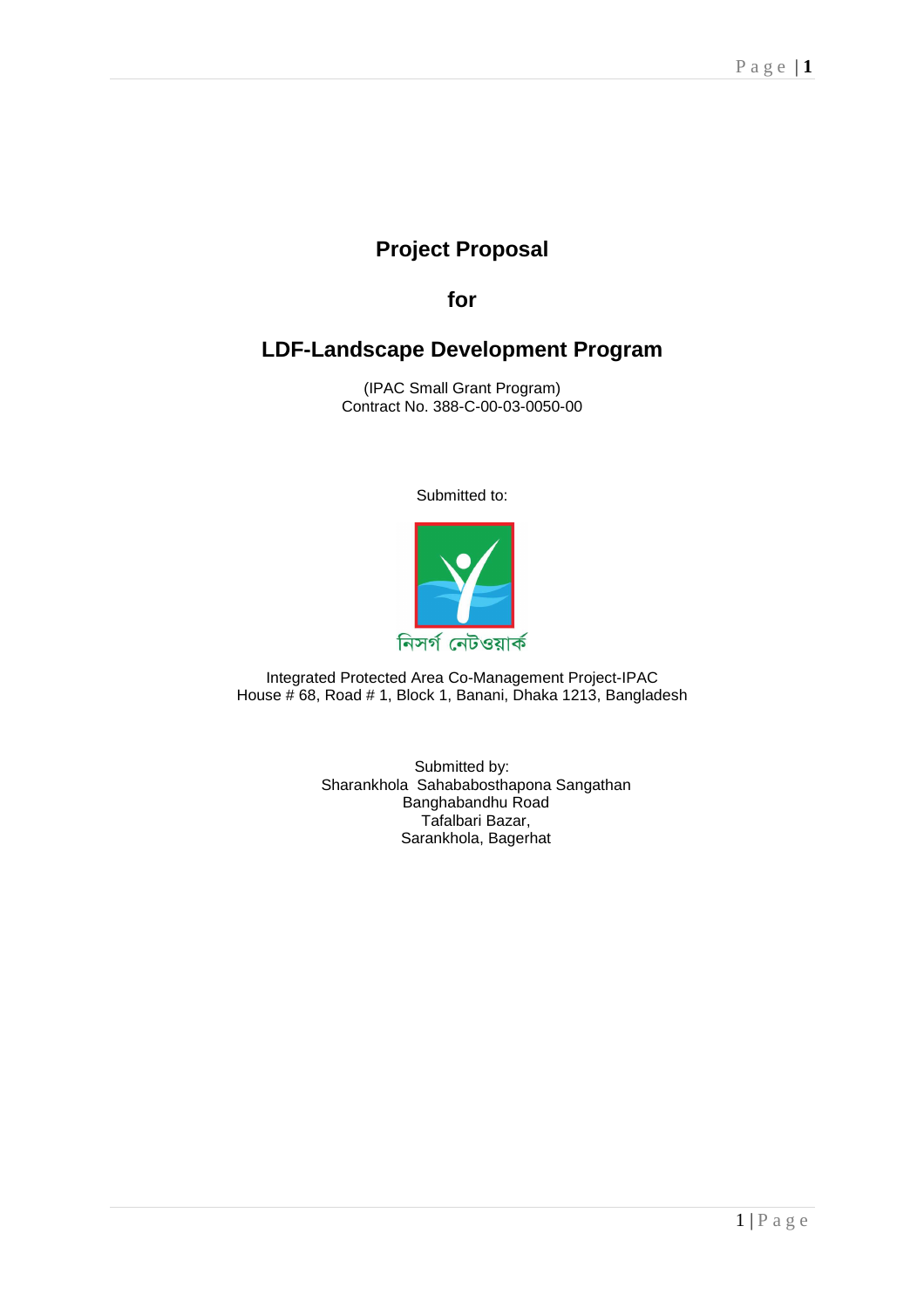# **1. Title:**

Livelihood development of forest dependent people through AIGAs, Livelihood improvement of the communities of Sarankhola contributing for Sundarbans conservation through Pond fish culture, Duck & hen farming, and Vegetables cultivation

# **2. Executive Summary:**

A Co-Management Council and a Co-management Committee (CMC) was formed under the Integrated Protected Area Co-Management (IPAC) Project for reciprocated management (comanagement) of Sundarbans East Wildlife Sanctuary through involving different stakeholders as per the Government Order issued by the Ministry of Environment and Forest, Dhaka.

The overall objective of IPAC is to conserve the Sundarbans in and out by subsequent comanagement approach. This LDF project will contribute in achieving the broader objective by establishing enrichment system of income generation for a specific peoples as well as a property of CMC. A participatory approach was followed in the identification of issue for proposal writing. Local villages are mostly illiterate and unemployed and so they been traditionally dependent on forest resources of Sundarbans for their livelihood. So they should be come out from Sundarbans for their livelihood via CMC initiatives for income generating activities.

The strategy of selecting AIG activities for each HH will be considered on the demand, capacity and availability of resources for the implementation of each trade. In this system if one's wants to culture fish through the LDF, the CMC and IPAC site office staffs will analyse SWOT of that particular HH in relation to fish culture. If analysis allows culturing fish by the HH and agreeing to receive fund considering terms and conditions then HH will get money. Similarly other two trades HH will be selected considering, need, demand, capacity, employment generation opportunities etc.

As far as the capacity of the CMC is concerned it has an office is going to be set up with a few weeks and also with an Accountant-cum-Administrative Assistant. A separate Bank account is opened at Sonali Bank, Rayenda Brach no A/C: 937. Moreover, key members of CMC are potential in implementing LDF supported development projects. Some of them have account keeping background and hold graduate degrees. In conclusion we would like to say that the proposed initiative will create an avenue for CMC for biodiversity conservation of Sundarbans. This project was described in CMC meeting held on 30 October, 2010 and anonymously approved.

| cOK‡c-i                                                                                                                                                               | cwigvc‡hvM"                                              | hvPvB                                     | m¤¢veby Ges                                  |
|-----------------------------------------------------------------------------------------------------------------------------------------------------------------------|----------------------------------------------------------|-------------------------------------------|----------------------------------------------|
| msw¶ß i"c                                                                                                                                                             | wb <sup>+</sup> `©kK                                     | cÖwµqv                                    | <b>SzwK</b>                                  |
| $my$ ieb<br>msjMœ<br>Rb‡Mvwôi<br>weKí<br>ms <sup>–</sup> '‡bi<br>Kg©<br>gva"‡g mw <sup>y</sup> ie‡bi<br>msi¶Y                                                         |                                                          |                                           |                                              |
| $D \ddagger \ddagger \text{k}$<br>7wU<br>wfwmGd<br>$+$ $\pm$ K 140<br><b>Rb</b><br>gvbyl‡K<br>weKí<br>Kg©ms <sup>-</sup> 'v‡bi<br>my‡hvM 2wi Kiv<br>hv‡Z Zviv Avi MvQ | 140 wU Lvbv<br>wbe©vwPZ                                  | 140 wU Lvbvi<br><b>ZvwiKv Ges</b><br>Rwic | cÖvKwZK<br>`~‡hvM<br>(So, eb"v,<br>R‡jv"Qvm) |
| bv Kv‡U<br>†UKmB Dbœq‡bi                                                                                                                                              | wfwmGd m`m"MY<br>$my$ ieb aesm $\uparrow$ $\downarrow$ K | Nybvqgvb<br>Znwe‡ji gva"‡g                | gvby‡li <sup>-</sup> -cZv                    |

# **3. Logical Framework: Logical framework of proposed activity.**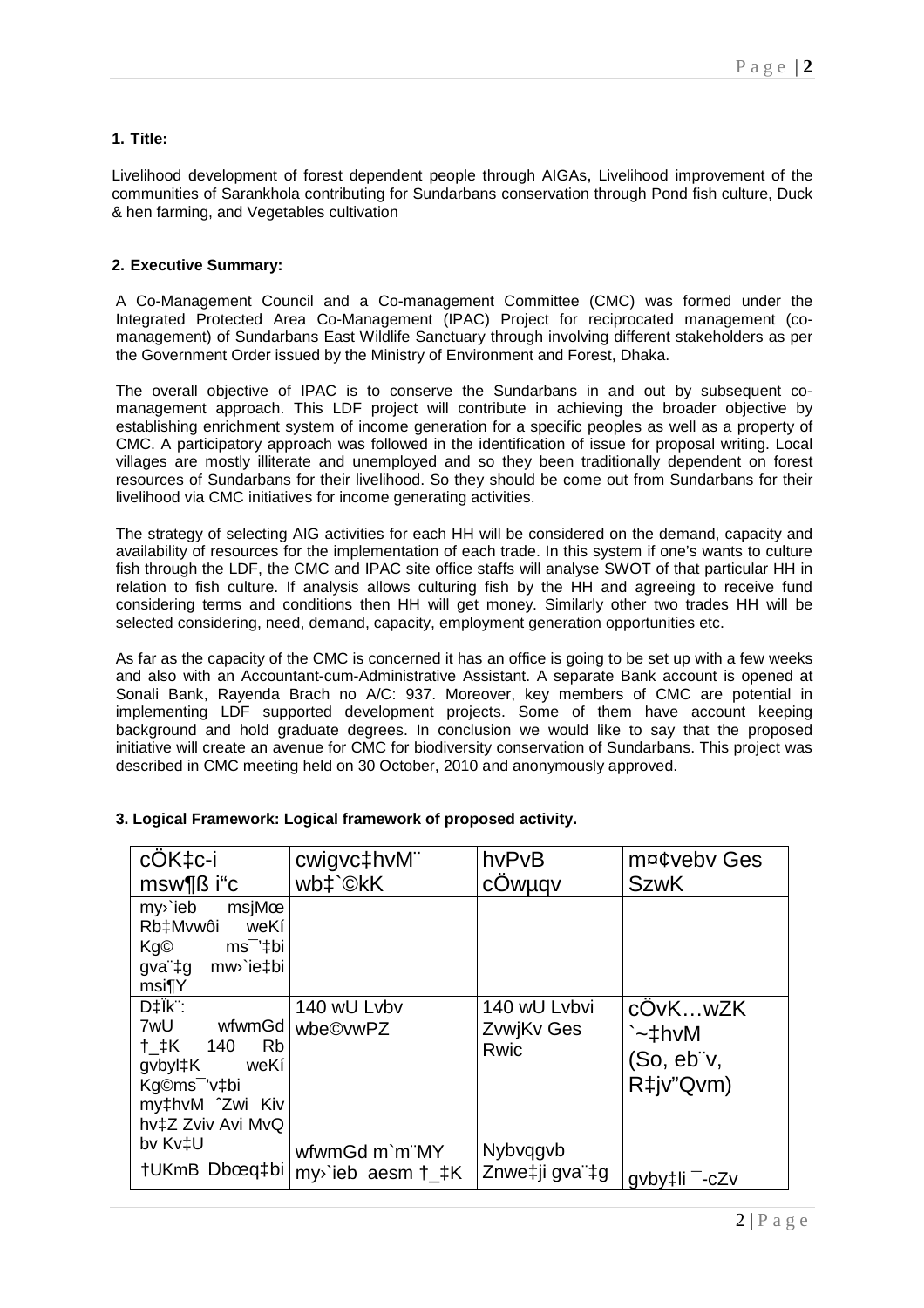| $Rb$ "<br>Znwej MVb Kiv                                                       | Nybvqgvb   weiZ _vK‡e                                                                                             | wfwmGd<br>$m'm''\ddagger i$                                                 |                                                                 |
|-------------------------------------------------------------------------------|-------------------------------------------------------------------------------------------------------------------|-----------------------------------------------------------------------------|-----------------------------------------------------------------|
| Mn-e"e" 'vi gva"‡g   chvß Znwej<br>my'ieb msi¶Y Gi<br>Rb" Znwej RgvKiY        |                                                                                                                   | cvwievwiK<br>Av‡qi g~j"vqb<br>cÖKí †k‡l<br>mq <sup>-</sup> 'vq Znwej<br>Rgv | wewfbœ<br>AbvKvw.LZ NUbvi<br>Kvi‡Y 100% UvKv<br>tdiZ cvlqv KwVb |
| AvDUcyU<br>$-140$<br>wU<br>Lvbv<br>wbe©vwPZ n‡e<br>wU<br>$-140$<br>Lvbv       | -c~Yv½ ZvwjKv<br>cÖ <sup>-</sup> 'Z                                                                               |                                                                             |                                                                 |
| KZ©K my`ieb<br>aesm Kg n‡e                                                    | -Rwic Ges g~j"vqb                                                                                                 |                                                                             |                                                                 |
| -GB<br>Kv‡Ri <br>Zvt'i<br>gva"‡g<br><sup>-</sup> ^v <sup>-</sup> '¨, wk¶v Ges | -cwiev‡ii †Q‡j‡g‡qiv<br><sup>-</sup> 'z‡j hv‡e Ges Zv‡`i<br><sup>-</sup> ^v <sup>-</sup> " <sup>*</sup> fvj _vK‡e |                                                                             |                                                                 |
| Pvwn'v<br>cywói<br>c~iY n‡e                                                   | -ms <sup>-</sup> 'vi Znwe‡j UvKv<br>vK‡e                                                                          |                                                                             |                                                                 |
| -ms <sup>-</sup> 'vi<br>Znwej                                                 | -cwiev‡ii m`m¨‡`i                                                                                                 |                                                                             |                                                                 |
| msM,nxZ n‡e<br>-140wU cwiev‡ii                                                | g‡a" msi¶Y<br>m‡PZbZv n‡e                                                                                         |                                                                             |                                                                 |
| msi¶‡Yi<br>g‡a"<br>m‡PZbZv evo‡e                                              |                                                                                                                   |                                                                             |                                                                 |
| Kg©KvÛ<br>-wfwmGd<br>wbe©vPb                                                  | -`jxq Av‡jvPbv                                                                                                    | -`jxq Av‡jvPbv                                                              |                                                                 |
| -Lvbv wbe©vPb                                                                 | -`jxq Av‡jvPbv                                                                                                    | -`jxq Av‡jvPbv                                                              |                                                                 |
|                                                                               | -Z_¨vw` msi¶Y                                                                                                     | -Z_"vw` msi¶Y                                                               |                                                                 |
| -cÖwk¶Y                                                                       | -`jxq Av‡jvPbv                                                                                                    | wi‡cvU ^Zwi                                                                 |                                                                 |
| -e"emv wbe©vPb<br>Ges ev <sup>-</sup> -evgb                                   |                                                                                                                   |                                                                             |                                                                 |
| -Nybvqgvb<br>Znwej<br><b>MVb</b>                                              | wi‡cvU ^Zwi                                                                                                       |                                                                             |                                                                 |
| -cwi`k©b<br>Ges<br>cwiex¶Y                                                    |                                                                                                                   |                                                                             |                                                                 |
| $-g$ ~j"vqb                                                                   |                                                                                                                   |                                                                             |                                                                 |

# **4. Justification/Background:**

- a. Natural forests in Bangladesh are under constant pressure and have already been significantly degraded and fragmented. In an estimate, forest cover in the country has already been reduced by more than 50% since 1970. This situation is threatening the value of these forests as habitat for biodiversity and for provision of vital environmental situations.
- b. If this trend continues, it will soon result in a serious ecological catastrophe and a declining spiral of production and productivity irreversibly detrimental to the livelihood of people living in and around the forest, biodiversity dependant on them. Therefore, there is an urgent need to reduce or reverse the detrimental impact on forest biodiversity and maintain resource sustainability through improved management and creating alternate livelihood opportunities for people dependent on forest resources.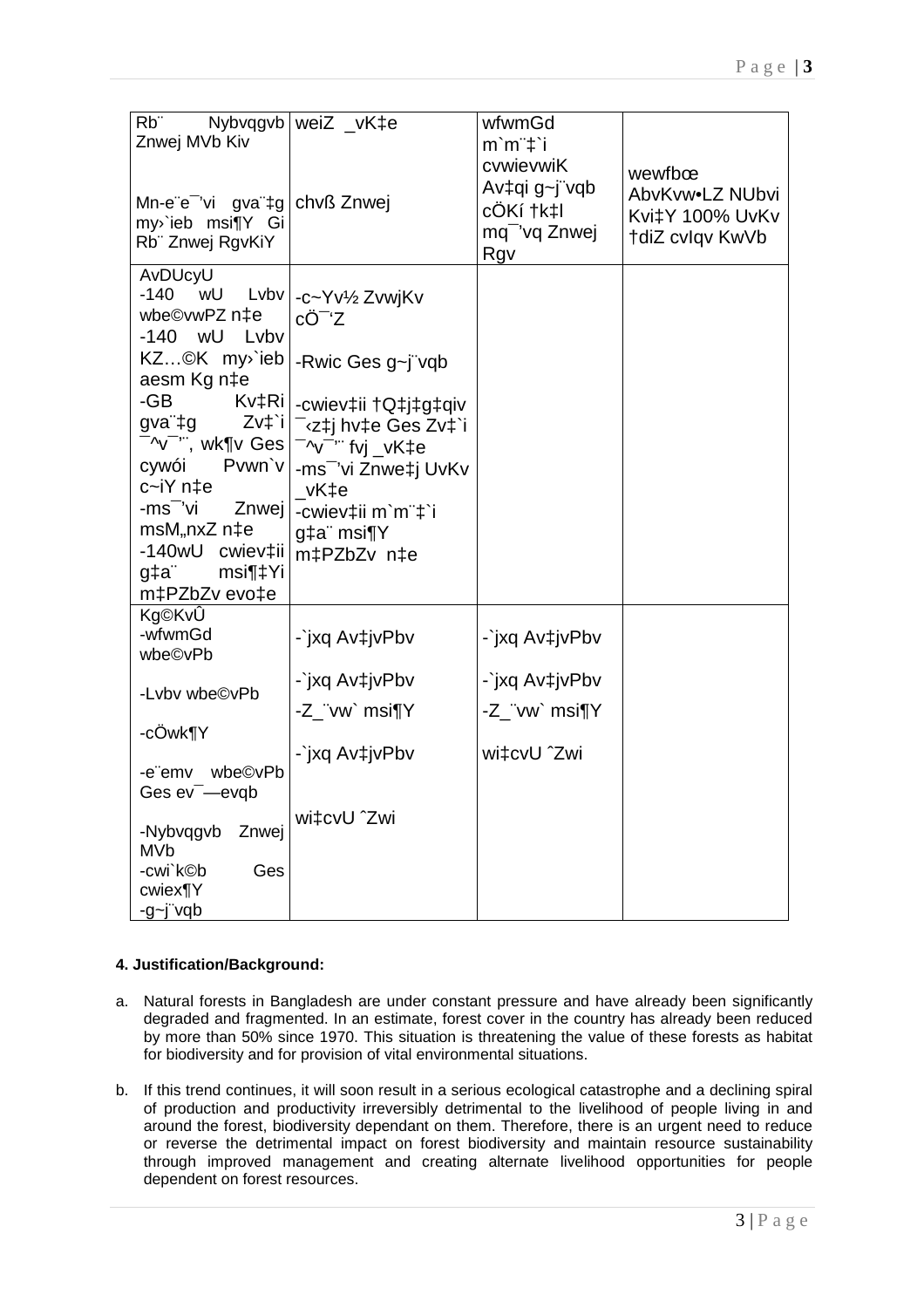Responding to the need to address to forest conservation and related opportunity creation, the US government and government of Bangladesh signed a Strategic Objective Grant Agreement to improve management of open water and tropical forest resources. The agreement sets target for improving forest management.

Forest Department (FD) has worked with USAID develop a project called Integrated Protected Area Co-management (IPAC) with the activity purpose: (i) Support the further development of the natural resources sector and the conservation of biological diversity; (ii) Develop a protected area strategy that applies to all ecologically and economically significant areas, including freshwater and forest ecosystems; (iii) Build technical capacity for protected areas co-management; (iv) Expand the geographic area under co-management to ensure the long-term success of the model and to extend socio-economic benefits to surrounding communities; (v) Address climate change mitigation and adaptation issues.

IPAC will embark upon the strategic goal of scaling up natural resource co-management at the policy and operational level by achieving recognition, acceptance and integration of this approach by the GOB into its management tactics. The overall IPAC objective is to promote and institutionalize and integrated protected area co-management system for sustainable natural resources management and biodiversity conservation that results in responsible, equitable economic growth and good environmental governance.

The strategy of selecting AIG activities for each HH will be considered on the demand, capacity and availability of resources for the implementation of each trade. In this system if one's wants to culture fish through the LDF, the CMC and IPAC site office staffs will analyse SWOT of that particular HH in relation to fish culture. If analysis allows culturing fish by the HH and agreeing to receive fund considering terms and conditions then HH will get money. Similarly other two trades HH will be selected considering, need, demand, capacity, employment generation opportunities etc

#### b. **The Resource Base**

The Sundarbans is the largest single block of tidal halophytic mangrove forest in the world. The forest lies at the feet of the Ganges and is spread across areas of Bangladesh and West Bengal, India, forming the seaward fringe of the delta. The total area of Sundarbans forest is 10,000 sq. km of which 6,017 sq. km (almost 60%) is in Bangladesh managed by the Forest Department (FD).

Sundarbans Reserve Forest (SRF) is a vital source of livelihood for thousands of people (whether rich or poor) living next to the SRF including those living in adjoining & distant places. Form times immemorial, thousands of people are involved in harvesting /collecting various resources form SRF for their livelihoods. Major resources that are officially allowed to collect/harvest include varieties of non-timber forest products (NTFP) and fishes.

In the Landscape Zone there are 214 villages inhabiting some 518,065 people in 107,157 households within five kilometer periphery of SRF under six Upazilas of Sarankhola, Morrelgonj, Mongla, Dacope, Koyra and Shyamnagar. The area is susceptible to natural calamities; poor infrastructure, transportation and drinking water facilities; people are poor with low education rate. The livelihood opportunities in the landscape zone in limited in the landscape area and about 60% of households are dependent on the SRF resources for their livelihoods.

# c. **The Context**

Sarankhola Co-Management Committee (CMC) was formed for collaborative management of Natural Resource Management of Sundarbans under IPAC Project through Forest, Fisheries and Environment Department funded by USAID. The CMC has been working for improve resource management, increase livelihood status through productivity and encourage more effective community awareness and involvement the stakeholders for biodiversity conservation. The major goal of the CMC is to prepare local communities to take responsibility for the long-term management of the resources and to reduce dependency of natural resource uses.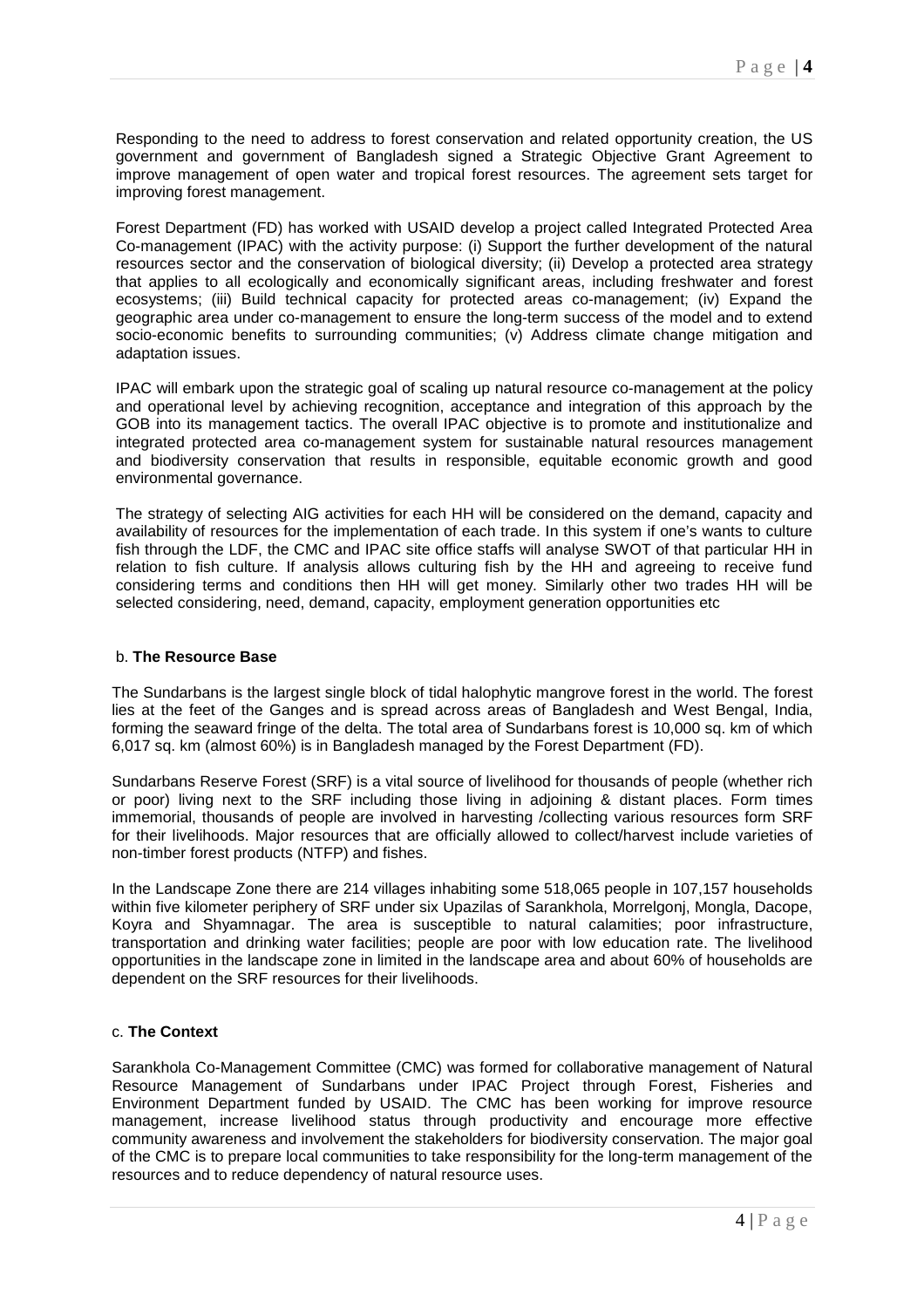In responds to the above problem the CMC has decided to initiate a project which is consistent with the objective of IPAC. Different income generating activities will be arranged for the selected VCFs to create alternative income for resource users groups and to reduce their dependency on Sundarbans. The total process will be done by CMC and the fund will be revolved one after another.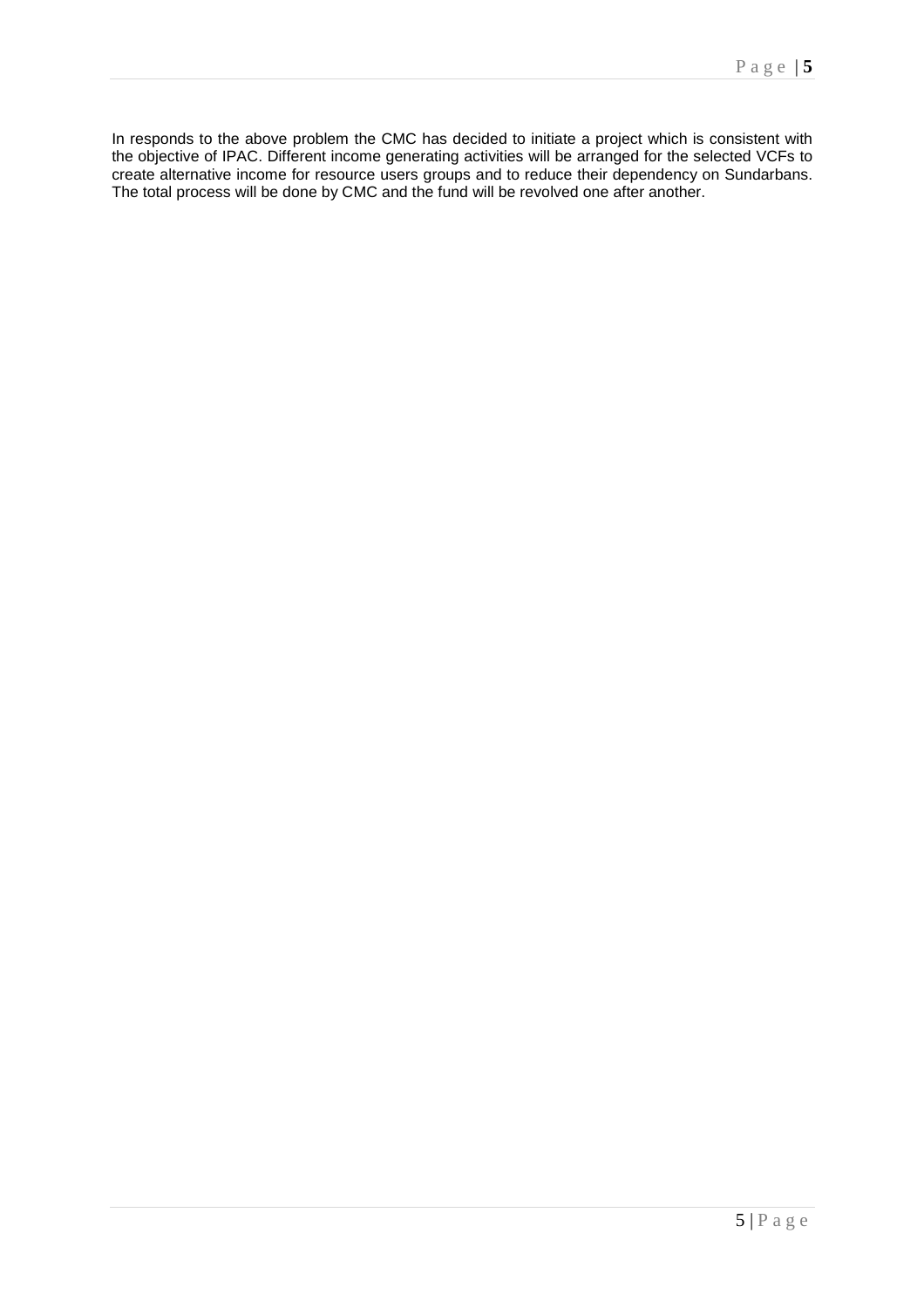#### d. **Organization Profile:**

| Name of the Organization<br>Contact Parson<br>Address |  | Sharankhola Sahababosthapona Sangathan<br>Md. Mozammel Hossain, Chairman, Sarankhola CMC<br>IPAC site office, Banghabandhu Sarak,<br>Tafalbari.<br>Sarankhola, bagerhat |  |  |  |  |
|-------------------------------------------------------|--|-------------------------------------------------------------------------------------------------------------------------------------------------------------------------|--|--|--|--|
| Registration<br>Number<br><b>Social</b><br>welfare]   |  | N/A                                                                                                                                                                     |  |  |  |  |
| Bank A/C Number                                       |  | A/C: 937, Sonali Bank, Rayenda Branch, Sarankhola,<br>Bagerhat (Sharankhola Sahababosthapona Sangathan,<br>Member Secretary and Treasurer of Sarankhola CMC)            |  |  |  |  |

#### e. **Project Site:**

The project Upazila is Sarankhola under the district of Bagerhet. The two Unions under Sarankhola Upazila are the project location of IPAC, the Unions are Southkhali and Rayenda. There are 20 villages are selected for the IPAC project. 21 Village Conservation Forum are formed among 20 villages by the participation of forest dependent peoples.

One People's Forum also formed containing two members from each VCFs and this is the second tier of CMOs. Co-Management Council and Committee are formed involving different stakeholders including People's Forum members and this is the third tier. The Co-Management Committee is functioning well for the conservation of Sundarbans as well as the development of socioeconomic status of those 20 villagers who are already enlisted as a forest dependent people.

Among the 20 villages CMC will select 7 VCFs for the implementation of this proposed work. Then 20 members from each VCFs who are already involved in forest destruction. Twenty from each and then final total will be 140 House Holds. The VCFs are as the name according to the village names, they are Uttar Rajapur, Dokhin Rajapur, Dasher Varani, Sarankhola and Khuriakhali.

#### f. **Capacity of CMC:**

The CMC has a good experience to work with local community. In the last year they work for economic benefit for their VCF members through fish culture. Also they are working for pure drinking water by repairing 5 PSFs in their CMC area, they organize different days observation, awareness program etc through IPAC.

| Name of Works                        | 2009-2010       |  |  |  |
|--------------------------------------|-----------------|--|--|--|
| Pond fish culture by the VCF members | 262 HHs and the |  |  |  |
| through IPAC support                 | cost<br>was     |  |  |  |
|                                      | 1,30,000/-      |  |  |  |
| Pond Sand Filter repair for pure     | $30,000/-$      |  |  |  |
| drinking water                       |                 |  |  |  |
| Art competition organize             | $2000/-$        |  |  |  |

However, the CMC has an office at IPAC site office, Sarankhola. The CMC is within the process for developing relevant policies like personnel, travel, financial policy and inventory control system for maintaining transparency of different activities.

#### **5. Description of the proposed project:**

#### **a. Objectives:**

Responding to the need to address to forest conservation and related opportunity creation the HH need to do some activities for the creation of Alternative Income Generating Activity in the adjacent area of Sundarbans. For the livelihood improvement of 140 HH the fund will be utilized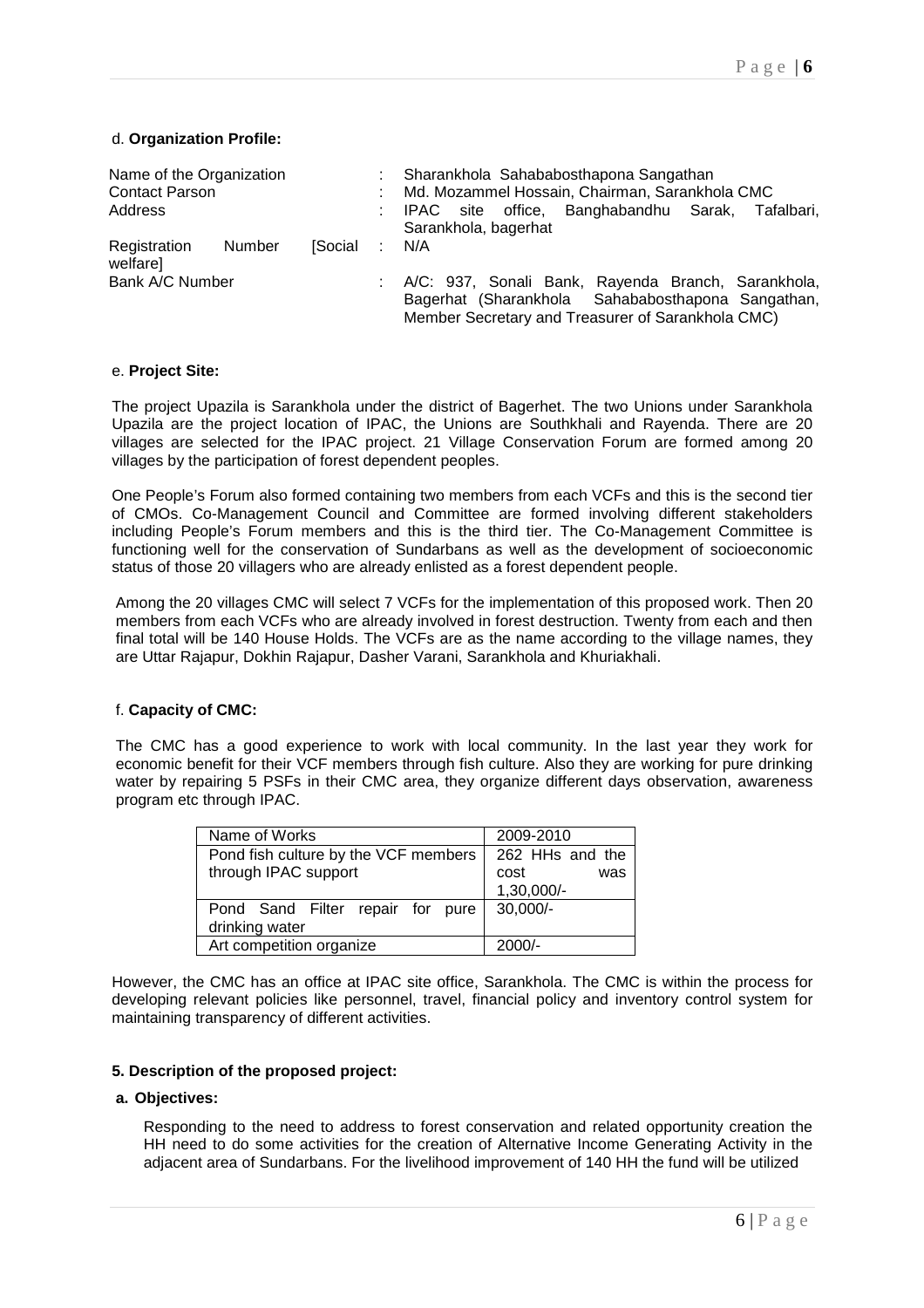## **b. Final result:**

- A total of 140 house holds will be involved in income generating activities. Though it will be a short term intervention (3 months to 1 year) due to depending on seasonal activity. The activities the beneficiaries will be taken also be short term, so the economic benefit will come soon to the 140 house holds.
- Forest destruction will be reduced and the targeted HHs will not enter into Sundarbans for forest destruction.
- This intervention will help/support their family education, health and nutrition.
- They will do their business for next season by their own capital.
- In future CMC will be able to cover more area, more HHs and more budget oriented program through the implementation of this project.
- CMC will be more capable to handle these types of activities by themselves and also they have a source of fund generation through the total fund making it revolving with a minimum 3% on beneficiary income
- This will create a good reputation for CMC on landscape development.
- Through the service charge the salary and allowance of AAO and also the office management cost of CMC will be beard.
- Awareness on conservation issues among the participants will rise in the landscape area through continuous reinforcement of messages about the need of resources conservation.
- The message of biodiversity conservation will be reinforced to the selected VCF members through mobilization and awareness program.
- A cordial working relationship will practically be developed among Fisheries Department, Agriculture Department, Livestock Department CMC, local government officials and other stakeholders.

#### **c. Methods:**

- First the CMC will select the VCF as we said earlier the name of VCFs then the each VCF and CMC jointly will select 20 HH for implementing the said categories of individual micro project.
- For HH selection AAO, VCF leaders, FO, SF and SC will be involved
- Selection of HH properly, Cluster team and CMC members will check
- HH selection for trade and it will be done by the NS, FO, VCF leaders, CMC members at Cluster team
- Then skill development training will be organized by the help of different technical persons if needed.
- The HH will develop a plan for implementing trade base activities with an application to CMC through VCF and PF for refundable fund.
- Selected members will check it properly and recommended to the CMC meeting for Input support approval
- Monthly basis meeting organize by AAO and the refundable money collection by AAO monthly basis and report to CMC at monthly CMC meeting
- The project/trade duration will be minimum three months and maximum one year
- The total activities will be monitored and followed up by the Account and Administrative Officer of CMC and FO, SF of IPAC
- If one HH complete his trade within a short time and pay back his installment to CMC and shows interest for further fund then CMC will decide for next steps.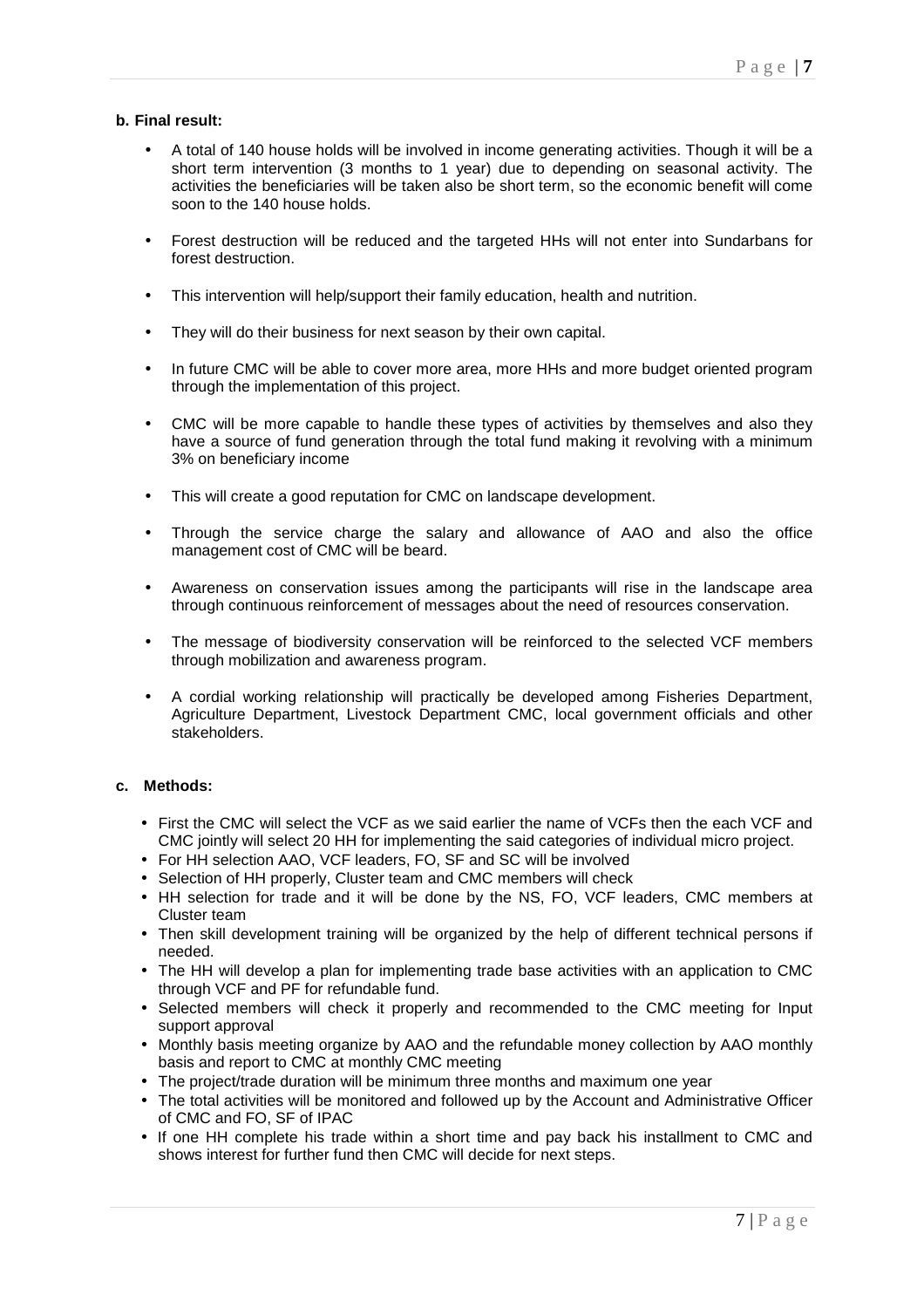#### d**. Activities**:

#### • **Pond fish culture:**

80 persons from 4 VCFs will be treated as pond fish culture entrepreneur. In this section VCFs selection, group formation, beneficiary selection, skill training arrangement and program implementation will be done by CMC. From the first time all beneficiaries will not be allowed to take money at a time except 80 beneficiaries. If 80 receive money then another VCF members will look after them for their activity implementation.

# • **Duck and hen farming:**

40 persons from 2 VCFs will be involved in duck and hen farming. The mechanism is same as before.

#### • **Vegetables cultivation:**

20 from 1 VCF will be selected for vegetables cultivation. The mechanism will be same as before.

#### e. **Evaluation methodology**:

It will include monitoring, reporting and finally evaluation based on the project activities:

## • **Monitoring:**

Monitoring will include:

- Participatory monitoring tools will be developed and CMC president, secretary and others responsible members will be involved in this process of monitoring
- The Cluster Account Officer, AAO, SF will be involved in selection process of HHS, trade selection, monitoring etc.
- Monthly, quarterly and completion reporting will be introduced by the CMC in due time through AAO and the results and findings of that reports will be shared with CMC at CMC monthly meeting, PF meeting etc.
- Collect market information and update to the HHs for maximum price of product by AAO and IPAC field staffs.
- Updates to list of activities.
- Updates to the plan and schedule, to reflect actual progress.

| Activities                    | Focus                                                     |  |  |
|-------------------------------|-----------------------------------------------------------|--|--|
| Continuously monitor progress | Each FO will provides weekly report of progress to SF/SC  |  |  |
|                               | and AAO will provide to CMC members                       |  |  |
| <b>Conduct Team reviews</b>   | Weekly coordination meeting to review status of the work, |  |  |
|                               | risks, measures taken, etc.                               |  |  |
| Conduct<br>Formal<br>Progress | Done on a monthly basis with senior management and        |  |  |
| reviews                       | CMC meeting through CMC meeting and IPAC Cluster          |  |  |
|                               | Coordination meeting                                      |  |  |

#### **Reporting:**

- AAO and FO will prepare monthly progress report of individual HHs trade wise and submit FO to site coordinator and AAO to CMC.
- Site Coordinator/Site Facilitator will submit quarterly report to Cluster.
- Cluster team will submit it to IPAC central office.
- **Evaluation**:
- A baseline survey of HHs will be conducted at the beginning of the project. The baseline survey will include the economic status of the HHs and the dependency on forest. Changes in the baseline will be used to evaluate the project in relation to Landscape Development.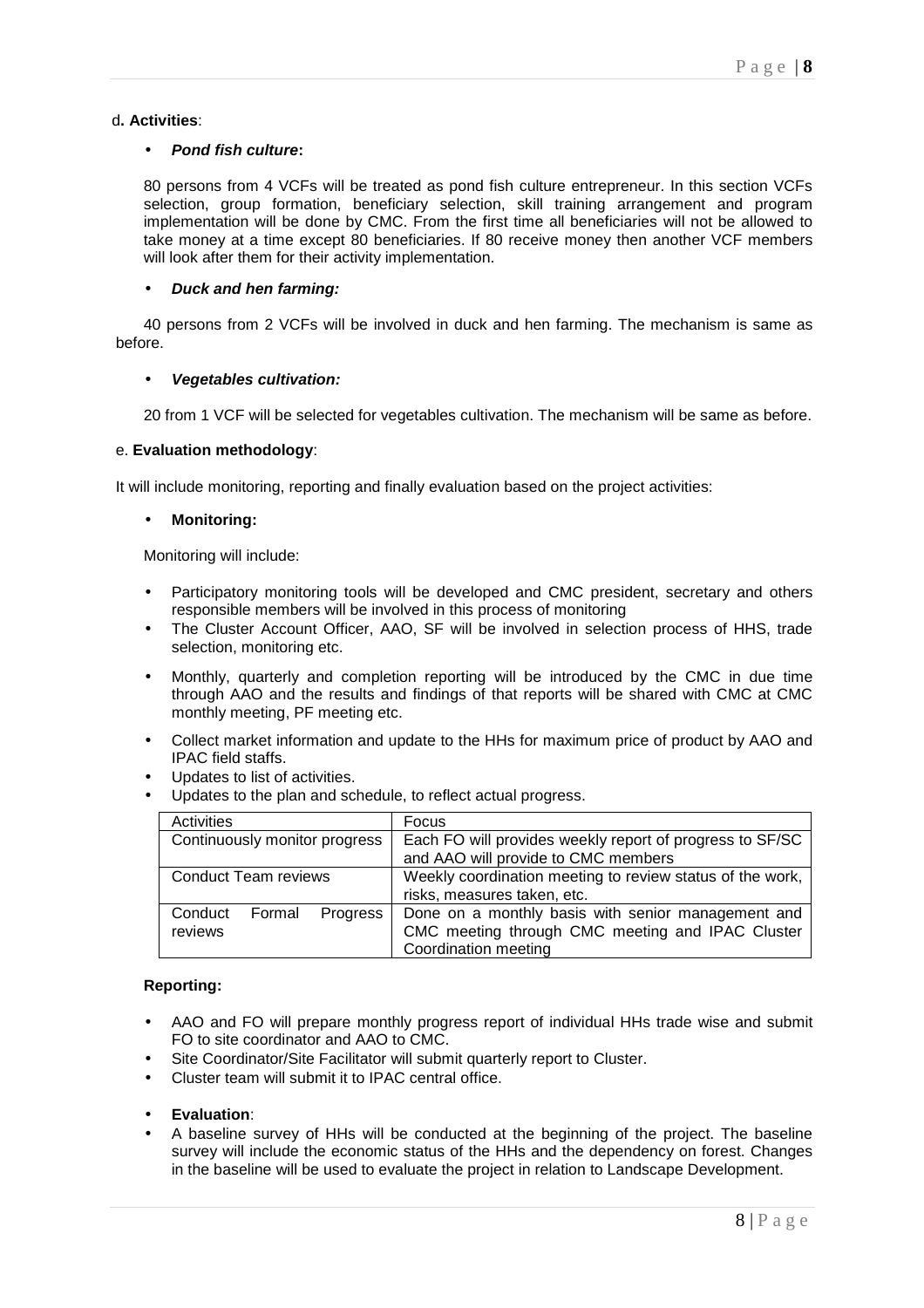- A mid term evaluation may be performed to see the track of the project and take corrective measures.
- An end line survey after completion of the project will be done by CMC to measure the qualitative and quantitative achievement of the project

## • **Benefit sharing**

| Participants | Total benefit                                                                                                              |
|--------------|----------------------------------------------------------------------------------------------------------------------------|
| <b>CMC</b>   | 3% flat rate of service charge on beneficiary<br>income. The duration of the project may be 3, 6<br>and highest 12 months. |

#### 6. **Work plan**:

Project Activity Sequencing Gantt chart;

# KEY ACTIVITIES AND TIMETABLE

| SL. |                                                                                             |       |     |     |       |         |       | Jan 2011 to Dec 2011 |     |         |     |     |  |  |
|-----|---------------------------------------------------------------------------------------------|-------|-----|-----|-------|---------|-------|----------------------|-----|---------|-----|-----|--|--|
| No. | Components                                                                                  | $Q-1$ |     |     | $Q-2$ |         | $Q-3$ |                      |     | $Q - 4$ |     |     |  |  |
|     |                                                                                             | Jan   | Feb | Mar | Apr   | May Jun | Jul   | Aug                  | Sep | Oct     | Nov | Dec |  |  |
| 01. | VCF selection, VCF<br>members selection,<br>baseline survey and<br>digitize                 |       |     |     |       |         |       |                      |     |         |     |     |  |  |
| 02. | Trade wise beneficiaries<br>divide                                                          |       |     |     |       |         |       |                      |     |         |     |     |  |  |
| 03. | Trade wise skill<br>development training                                                    |       |     |     |       |         |       |                      |     |         |     |     |  |  |
| 04. | Trade wise kind support<br>for proposed project<br>implementation                           |       |     |     |       |         |       |                      |     |         |     |     |  |  |
| 05. | Monitoring, follow up,<br>provide technical support<br>if necessary                         |       |     |     |       |         |       |                      |     |         |     |     |  |  |
| 06. | Evaluation and make him<br>self sufficient for his<br>family income by regular<br>follow up |       |     |     |       |         |       |                      |     |         |     |     |  |  |
| 07. | Success/learning sharing<br>meeting with others VCF<br>for replication it to others         |       |     |     |       |         |       |                      |     |         |     |     |  |  |

#### **7. Sustainable Plan:**

- All effort will be given to make the project sustainable, after the end of the project period the following stakeholder play the following rule for its sustainability.
- This fund will be a revolving fund and the volume of fund of CMC will be increase day by day and CMC will be able to cover other VCF members for changing their livelihood.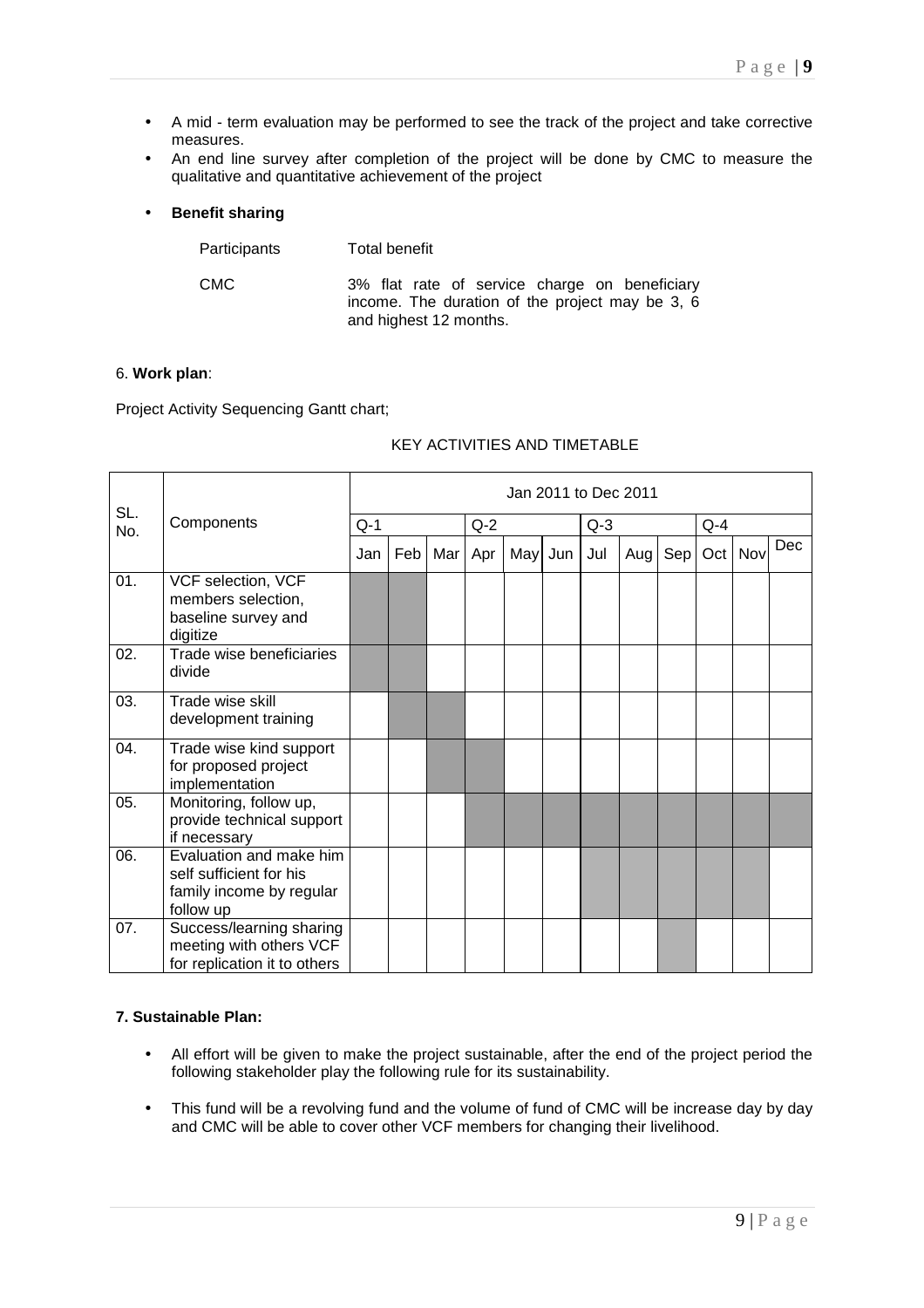- CMC members will be satisfied and their involvement would be gear up for some thing to do for others VCF, CMC will be a real or sustainable organization for all the people of that landscape.
- The AAO will take care of all the activities and he will involve the respective CMC members for the sustainable measurement of the project.

| SI             | <b>Budget Line Item (Broader/Sub)</b>                                                                        | Quantit<br>y (Unit) | <b>Unit</b><br>Cost | <b>Total</b><br>Grant<br><b>Amount</b> | <b>CMC</b><br><b>Contribut</b><br>ion | <b>Total</b><br>project<br>budget |
|----------------|--------------------------------------------------------------------------------------------------------------|---------------------|---------------------|----------------------------------------|---------------------------------------|-----------------------------------|
| 1              | <b>Project management cost</b>                                                                               |                     |                     |                                        |                                       |                                   |
| $\overline{2}$ | Staff salary(Beneficiary selection,<br>monitoring, follow up, market<br>linkage, installment collection etc) | 10                  | 3,500               |                                        | 35,000                                | 35,000                            |
| 3              | Logistics (Khata, Pen etc                                                                                    | 10                  | 500                 | 5,000                                  |                                       | 5,000                             |
| 4              | Transport cost                                                                                               | 10                  | 750                 | 7,500                                  |                                       | 7,500                             |
| 5              | Photocopy, telephone                                                                                         | 10                  | 500                 | 5,000                                  |                                       | 5,000                             |
| 6              | Auditing cost of LDF                                                                                         | 1                   | 5,000               | 5,000                                  |                                       | 5,000                             |
| $\overline{7}$ | Sub total                                                                                                    |                     |                     | 22,500                                 | 35,000                                | 57,500                            |
| 8              | <b>Support for different IGA</b>                                                                             |                     |                     |                                        |                                       |                                   |
| 9              | Resource persons honorarium                                                                                  | 7                   | 1,000               | 7,000                                  |                                       | 7,000                             |
| 10             | IGA skill development training                                                                               | 7                   | 5,500               | 38,500                                 |                                       | 38,500                            |
| 11             | Fish culture                                                                                                 | 80                  | 8,000               | 592,000                                | 48,000                                | 640,000                           |
| 12             | Duck and Hen rearing                                                                                         | 40                  | 5,000               | 180,000                                | 20,000                                | 200,000                           |
| 13             | Vegetable cultivation                                                                                        | 20                  | 3,000               | 60,000                                 |                                       | 60,000                            |
| 14             | Sub total                                                                                                    |                     |                     | 877,500                                | 68,000                                | 945,500                           |
|                |                                                                                                              |                     |                     |                                        |                                       |                                   |
| 15             | Total (1+2)                                                                                                  |                     |                     | 900,000                                | 103,000                               | 1,003,000                         |

# **8. Budget:**

In word: Ten lakh three thousand only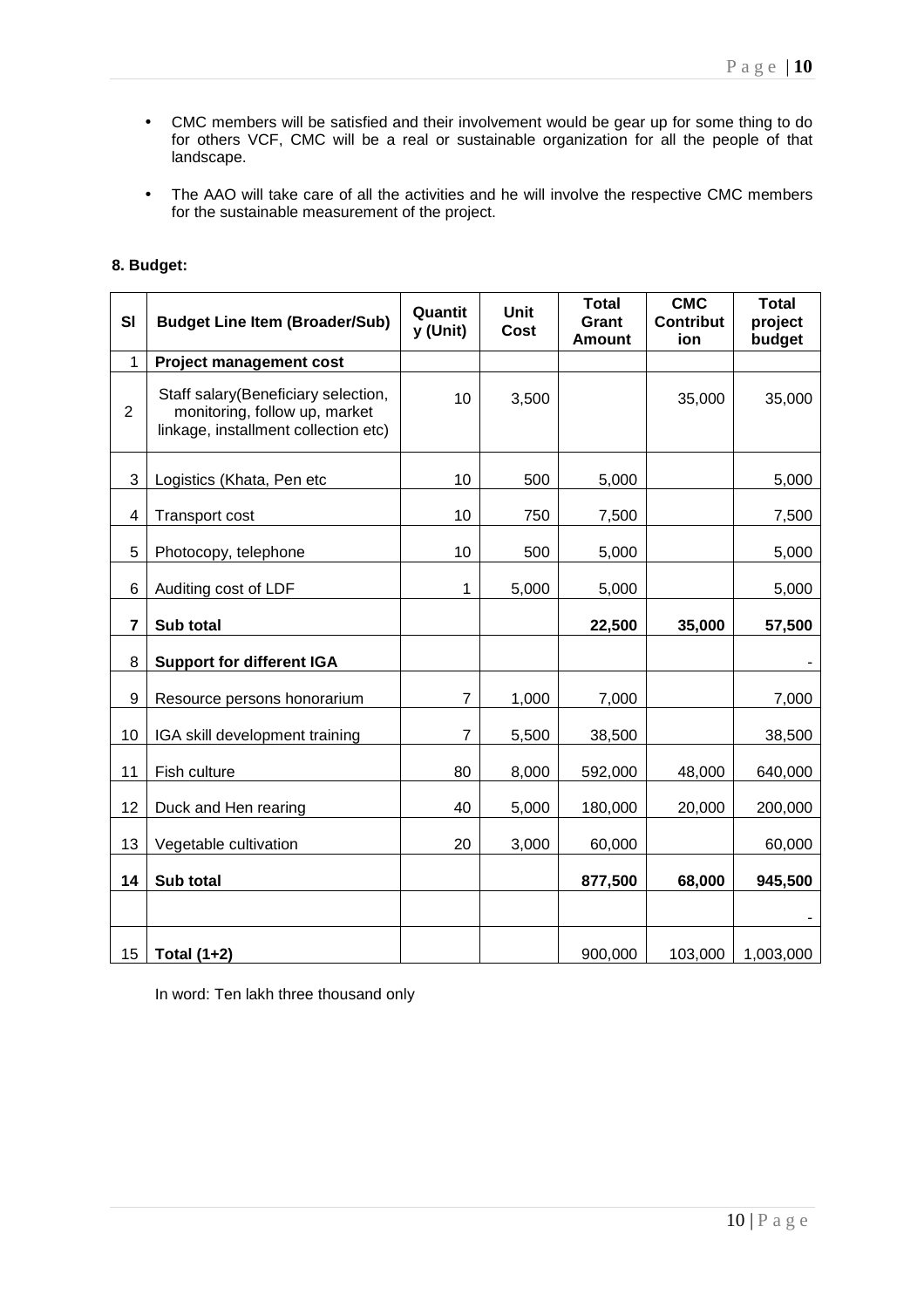# **Fund Disbursement Schedule**

| <b>SI</b>      | <b>Budget Line Item</b><br>(Broader/Sub)                                                                        | Quantity<br>(Unit) | <b>Unit</b><br><b>Cost</b> | <b>Total</b><br>Grant<br><b>Amount</b> | January<br>11 to<br>March,<br>11 | April 11<br>to June,<br>11 | July 11<br>to<br>October,<br>11 |
|----------------|-----------------------------------------------------------------------------------------------------------------|--------------------|----------------------------|----------------------------------------|----------------------------------|----------------------------|---------------------------------|
|                |                                                                                                                 |                    |                            |                                        | Quarter-1                        | Quarter-2                  | Quarter-3                       |
| $\mathbf{1}$   | <b>Project management cost</b>                                                                                  |                    |                            |                                        |                                  |                            |                                 |
|                | Staff salary(Beneficiary<br>selection, monitoring, follow<br>up, market linkage,<br>installment collection etc) | $\overline{10}$    | 3,500                      |                                        |                                  |                            |                                 |
|                | Logistics (Khata, Pen etc                                                                                       | 10                 | 500                        | 5,000                                  | 3,000                            | 1,000                      | 1,000                           |
|                | Transport cost                                                                                                  | 10                 | 750                        | 7,500                                  | 3,000                            | 3,000                      | 1,500                           |
|                | Photocopy, telephone                                                                                            | 10                 | 500                        | 5,000                                  | 3,000                            | 1,000                      | 1,000                           |
|                | Auditing cost of LDF                                                                                            | $\mathbf{1}$       | 5,000                      | 5,000                                  |                                  |                            | 5,000                           |
|                | Sub total                                                                                                       |                    |                            | 22,500                                 | 9,000                            | 5,000                      | 8,500                           |
| $\overline{2}$ | <b>Support for different IGA</b>                                                                                |                    |                            |                                        |                                  |                            |                                 |
|                | Resource persons<br>honorarium                                                                                  | $\overline{7}$     | 1,000                      | 7,000                                  | 4,000                            | 3,000                      |                                 |
|                | IGA skill development<br>training                                                                               | $\overline{7}$     | 5,500                      | 38,500                                 | 22,000                           | 16,500                     |                                 |
|                | Fish culture                                                                                                    | 80                 | 8,000                      | 592,000                                | 480,000                          | 112,000                    |                                 |
|                | Duck and Hen rearing                                                                                            | 40                 | 5,000                      | 180,000                                | 100,000                          | 80,000                     | $\sim$                          |
|                | Vegetable cultivation                                                                                           | 20                 | 3,000                      | 60,000                                 |                                  | 60,000                     | $\sim$                          |
|                | Sub total                                                                                                       |                    |                            | 877,500                                | 606,000                          | 271,500                    |                                 |
|                |                                                                                                                 |                    |                            |                                        |                                  |                            |                                 |
|                | Total $(1+2)$                                                                                                   |                    |                            | 900,000                                | 615,000                          | 276,500                    | 8,500                           |

**In word: Nine lakh only**